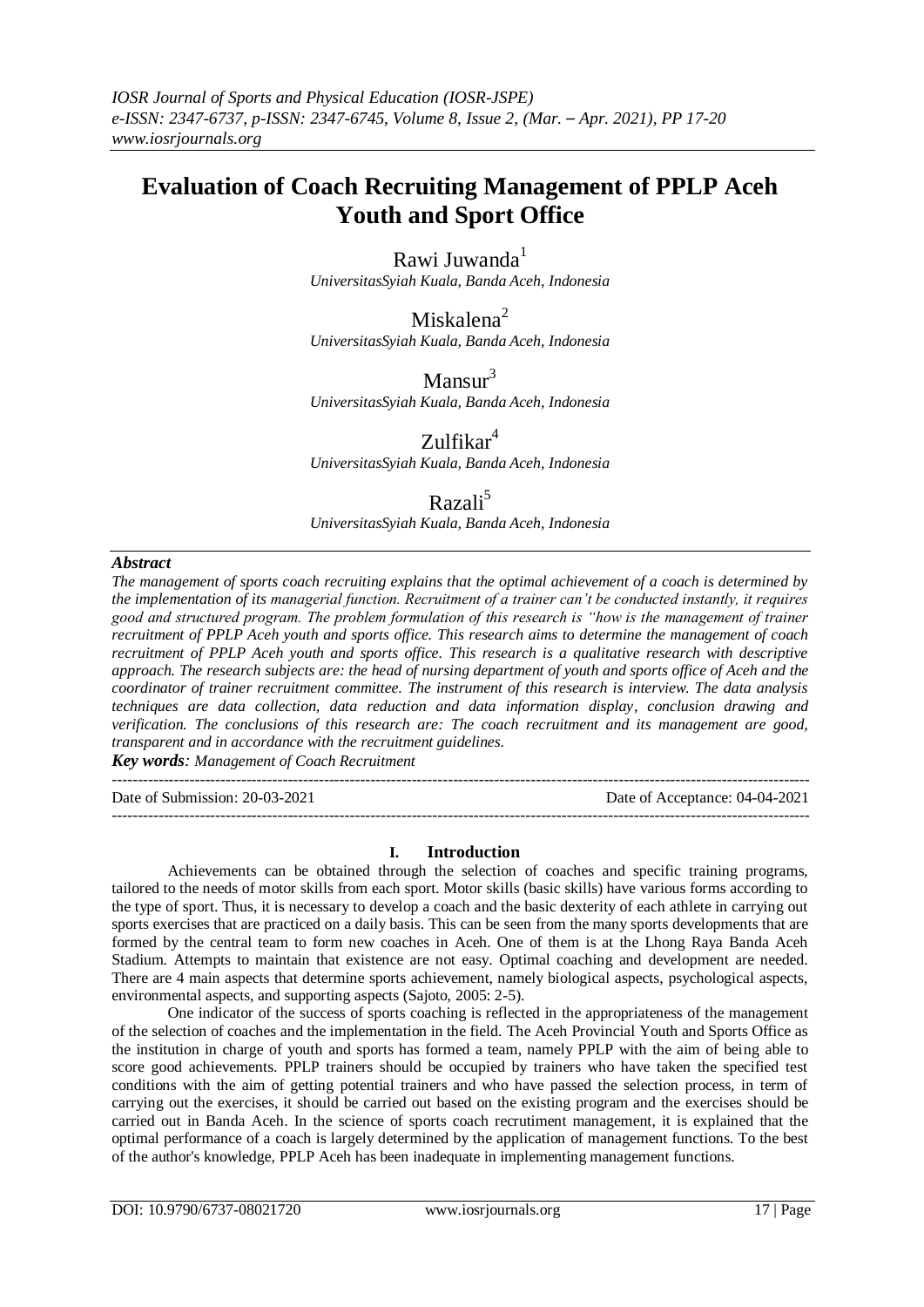Among the management functions of the Aceh Province PPLP trainer recruitment are focused on field technicalities without thinking about non-technical matters. They even point to each other about the problem. The problems experienced by all sports will be difficult to find and solve if these conditions exist. Fostering a coach cannot be done in an instant way, it is necessary to know the background of the trainer in achieving achievements, not only the scientific elements that play an important role so that achievement is as planned, especially to support achievement.

There are two factors, namely internal factors and external factors, four basic factors that are believed to affect the performance of the coach, namely: physiological factors, anthropometry, psychological and external. Physiological factors are related to the biomotor abilities of a trainer. Psychological factors relate to the trainer's mental readiness and ability to train and compete for achievement. External factors are factors of the natural environment, including adequate facilities and infrastructure with regard to the mastery of an effective and efficient training program, the ability of coaches, communication between athletes, referees and administrators, and management factors also affect sports performance.

Therefore, on this occasion the researcher tried to evaluate the management of the PPLP Aceh trainer selection with the research title "Evaluation Of Coach Recruiting Management Of Pplp Aceh Youth And Sport Office".

### **A. Management**

Handayaningrat (2002: 20) provides a definition of management as a process that distinguishes planning, organizing, mobilizing work implementation and supervision by utilizing science and art to accomplish predetermined goals. In the definition stated by Terry, he views management as a process consisting of planning, organizing, implementing and controlling its movements.

The definition of management according to Terry (2009: 1) is a process or framework that involves guiding or directing a group of people towards organizational goals or real intentions.

According to the first definition, namely management as a process, different definitions are given by experts. The definition of management according to the first definition is said to be three definitions. The Encyclopedia of the Social Science states that management is a process by which the implementation of a certain goal is organized and supervised.

From the statements of several experts above, it can be concluded that management is a process of planning, organizing, mobilizing, and controlling that carried out to achieve predetermined goals through other people.

#### **B. Coach Recruitment**

According to Simamora (2006: 170) the results of the selection are a group of job applicants who will be selected to become new athletes. The recruitment process also interacts with other human resource activities, particularly performance evaluation, compensation, training and development and athlete relations. Meanwhile, according to Hasibuan (2009: 40) selection is an effort to find and influence workers to be able to apply for job vacancies in an institution.

According to Sukirno (2004: 98) recruitment is the process of attracting people who meet the requirements to apply for jobs that have not been filled, divided into internal and external recruitment. Internal recruitment is the promotion of athletes in the organizations whose goal is to maintain athletes who have good performance. External recruitment involves attracting people from outside of the organization to fill job vacancies through advertisements, interviews, job opportunities fairs and other methods. So, from some of the expert opinions above, it can be concluded that the overall process of recruitment is an attempt to find workers and lure those prospective workers to be able to work in institutions and occupy the desired position.

Recruitment or selection is a series of activities that begin when an institution or organization requires manpower and opens vacancies to get a qualified athlete in accordance with the existing position or job vacancies. Rivai (2009: 150) states that, the purpose of the selection is to receive as many applicants as possible according to the qualifications needed by the institution from various sources, so that it is possible that the highest and best quality athletes will be recruited. The screening activity certainly attracts as many potential candidates as possible in order to find the best candidates who can meet the needs of the organization and eliminate applicants who are not right for the organization and focus on only a few potential athletes. The main objective of recruitment is to find qualified applicants who will stay with the institution at the least amount of cost. Another general aim is that the recruitment effort should have a spillover effect, that is, improving the general image of the organization, and even failed applicants must have a positive impression of the institution and its products.

From some of the above theories it can be concluded that "Recruitment can attract individuals and athletes who are currently employed by institutions, athletes who work in other institutions or people who do not work at any institution".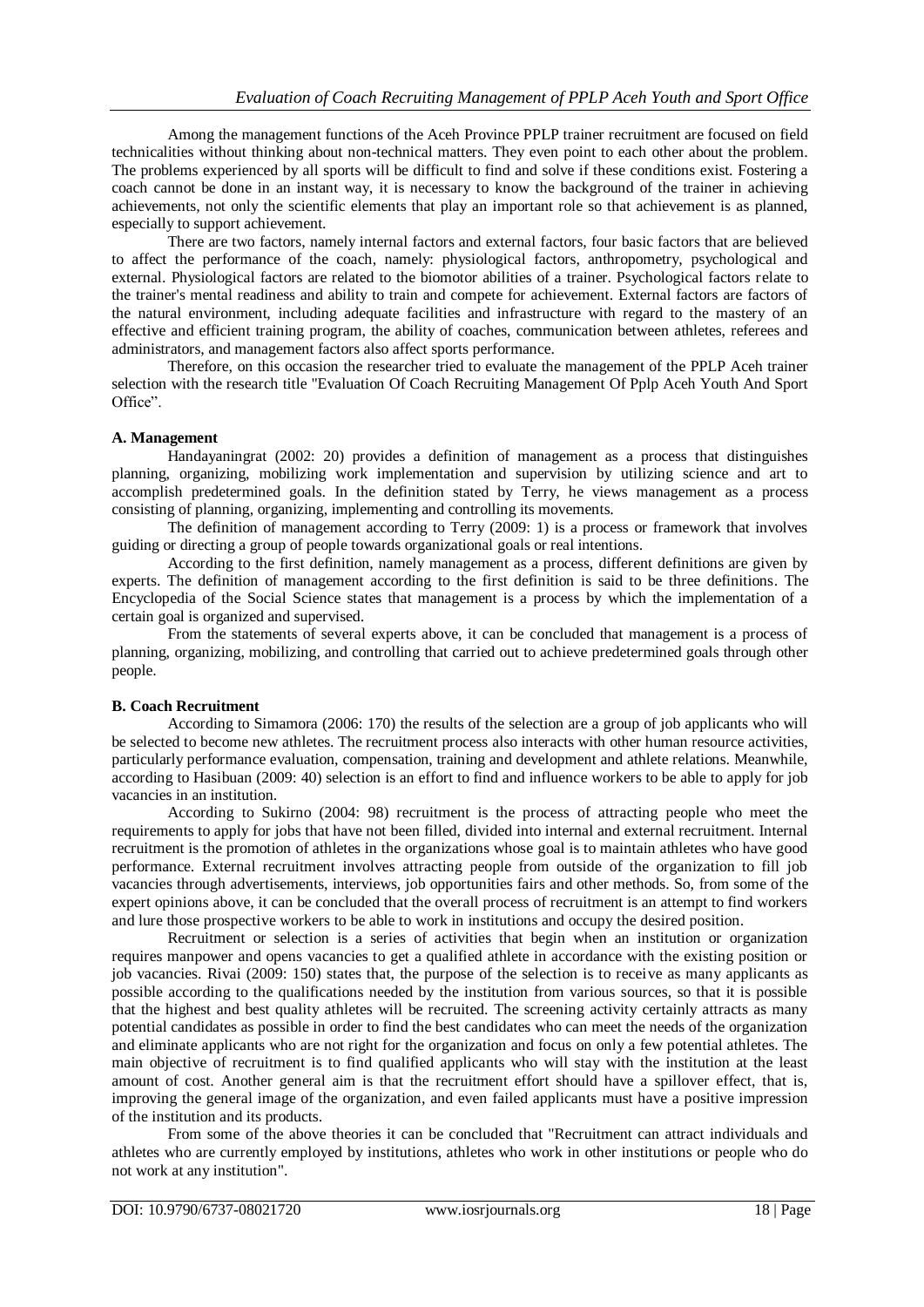#### **II. Research Method**

This research applies a qualitative approach with descriptive research type. The subjects in this study were the Head of Nursery of Youth and Sports Office of Aceh and the Coordinator of the Aceh Youth and Sports Office PPLP Trainer Selection Committee. Data were collected by interview and documentation. Data analysis techniques are as follows: collecting data, data reduction, data display, conclusions drawing and verification.

# **III. Results And Discussion**

The results of interviews with the subject are as follows:

1. Head of Nursery of Aceh Youth and Sport Office.

The recruitment of PPLP Youth and Sport Office of Aceh trainers was in accordance with the indicator that the evaluator teams were given full authority through a decree of the head of the department. Administrative files, certificates and trainer licenses have been verified by the recruitment committee team as specified in the requirements. The presentation and preparation of the trainer program were assessed by the selection committee. The announcement will be carried out transparently and openly through online and printed media. 2. Committee Coordinator.

The recruitment mechanism for PPLP Aceh Youth and Sports Office coaches, the Head of Aceh Youth and Sports Office stated that the recruitment of coaches was different from athletes recruitment for each team formed according to the trainer's branch, so that only needs to be approved by the person in charge of Aceh Youth and Sports Office, then the final process was an announcement for the trainer who passes the recruitment process. There were no obstacles because prospective trainers who took the test already understand the selection mechanism.

The administration of PPLP Aceh Youth and Sports Office trainer recruitment can be said to be good, because the administration of the PPLP and PPLPD Aceh Youth and Sports Office trainers was structured, this was an important indicator of trainer assessment.

3. Head of the Monitoring and Evaluation Team.

One of the Monitoring and Evaluation team stated that the mechanism of coach recruitment system was different with athlete's recruitment. There were no physical test for trainer selection, only the trainers' knowledge and coaching techniques. There were also no obstacles as the coaches joining the recruitment process had already understood the test mechanism. The administration of the recruitment was also good as it was structured. Assessment indicators were very important to determine whether a trainer passes the selection or not. Each coach who takes the test will present his training program, how to structure the training program, and how to apply it to athletes. Long-term training program and short-term training program were also be presented to see what championships will be followed in the future.

The license is one of the documents that prospective trainers must fulfill, in filling in the form there are training experience points, how long the training experience has been and the achievements that have been obtained. Due to the Covid-19 pandemic, each prospective trainer must also attach a Covid-19 free letter from the Aceh Provincial Hospital.

The evaluator team that has been formed by the organizing committee will announce the test results, the test results will be announced the same as the athletes, namely through letters and websites.After conducting observations at the research site, namely the Aceh Youth and Sports Office, an answer can be taken in this discussion regarding the analysis of recruitment management of the athletes and coaches of PPLP Aceh Youth and Sports Office. This section will explain the flow or process in determining the coach who passed the recruitment test. This section will explain the flow or process in determining the finalization of who will be the athletes and coaches later. The second is the result of an interview with the Coordinator of the Selection Committee for the selection of athletes and PPLP Aceh Youth and Sports Office coaches.

#### **IV. Conclusion**

Based on the results of research and data analysis, it can be concluded as follows: 1) The recruitment of coaches is given full authority to the evaluator team which was formed through the decree of head of the department, 2) Administrative files, certificates and trainer licenses have been verified by the selection committee team according to the specified requirements, 3) The presentation and preparation of the trainer's training program is assessed by the selection committee team, 4) The announcement will be carried out transparently and openly through online and print media.

#### **Bibliography**

[1]. Arikunto,Suharsimi ( 2010). *Prosedur Penelitian. Suatu Pendekatan Praktek*, edisi revisi V,Jakarta: Rineka Cipta.

- [2]. Handayaningrat, Soewarno (2002). *Pengantar Studi Ilmu Administrasi dan Manajemen.* Jakarta : PT Gunung Agung.
- [3]. Hasibuan (2009). *AnalisisManajemen PeningkatanPrestasiAtletikdiSurabaya.*PascaSarjanaUniversitas Surabaya.

[4]. Ibrahim (1989). *PenelitiandanPenilaianPendidikan.* Bandung: SinarBaru.